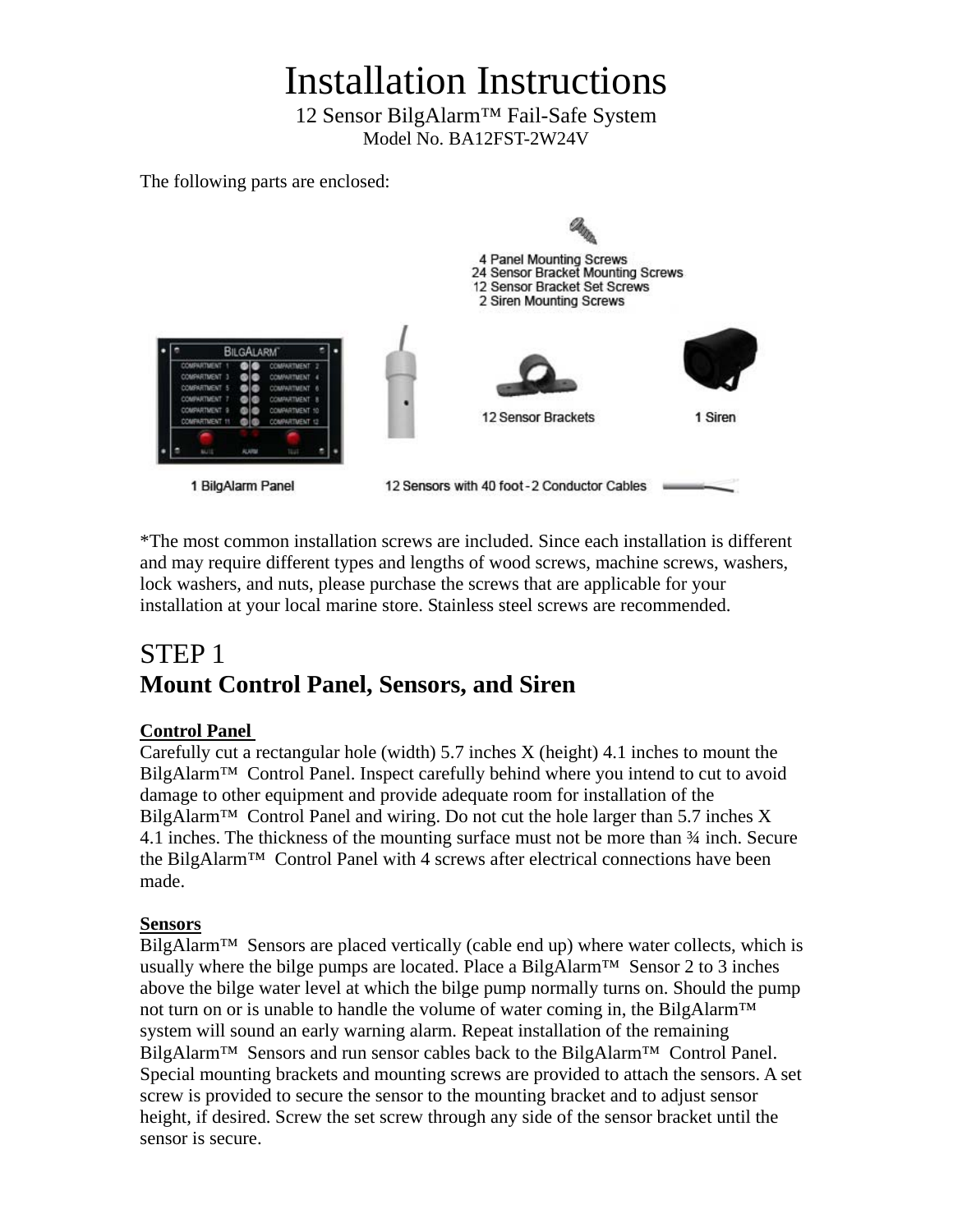**Siren**

Mount the warning siren near the control panel in an unobstructed location. Run the leads back to the BilgAlarm™ Control Panel. Siren leads may be extended, as required.

# STEP 2

| <b>Wire Sensors, Siren to the Control Panel</b> |  |  |
|-------------------------------------------------|--|--|
| Model BA12FST-2W24V                             |  |  |

|     |              | STBD      | <b>PORT</b> |       |     |
|-----|--------------|-----------|-------------|-------|-----|
| 21  | Red          | Sensor 2  | Sensor 1    | Red   | 11  |
| 22  | <b>Black</b> |           |             | Black | 12  |
| 41  | Red          | Sensor 4  | Sensor 3    | Black | 31  |
| 42  | Black        |           |             | Red   | 32  |
| 61  | Red          | Sensor 6  | Sensor 5    | Red   | 51  |
| 62  | Black        |           |             | Black | 52  |
| 81  | Red          | Sensor 8  | Sensor 7    | Red   | 71  |
| 82  | Black        |           |             | Black | 72  |
| 101 | Red          | Sensor 10 | Sensor 9    | Red   | 91  |
| 102 | Black        |           |             | Black | 92  |
| 121 | Red          | Sensor 12 | Sensor 11   | Red   | 111 |
| 122 | Black        |           |             | Black | 112 |
|     |              |           | Siren       | Red   | +   |
|     |              |           | 24 VDC      | Black |     |
|     |              |           | Power       | Pos   | +   |
|     |              |           | 24 VDC      | Neg   |     |

# **Sensors**

Attach the two leads of each sensor to the appropriate sensor terminal strip. The terminals are marked for each sensor. See wiring diagram to the left. Be sure to put the proper color wire in the proper terminal strip hole. Tighten securely, but do not over tighten.

## **Siren**

Attach the two leads of the siren to the control panel paying attention to polarity. See wiring diagram to the left. Be sure to connect the red and black wires correctly. Tighten securely, but do not over tighten.

**Note:** Additional sirens and an optional strobe light may also be added, as long as the total load does not exceed the BilgAlarm<sup>TM</sup> two ampere  $(2$  AMP) rated output.

## **Strobe Light (Optional)**

Attach the two leads of the strobe light to the siren terminals on the control panel, paying attention to polarity. Connect the negative lead (black) to - and the positive lead (red) to  $+$ on the siren output terminal strip. The strobe light will turn off if the siren is muted, but the bilge warning light will continue to flash until all bilge warnings have been corrected

# STEP 3 **Connecting Power to the Control Panel & Testing System**

### **Attach power leads (24VDC)**

Attach the power leads to the control panel, paying attention to polarity. See wiring diagram above. When power is first applied, the siren will sound for five seconds. You may press the **Mute** button to silence the siren.